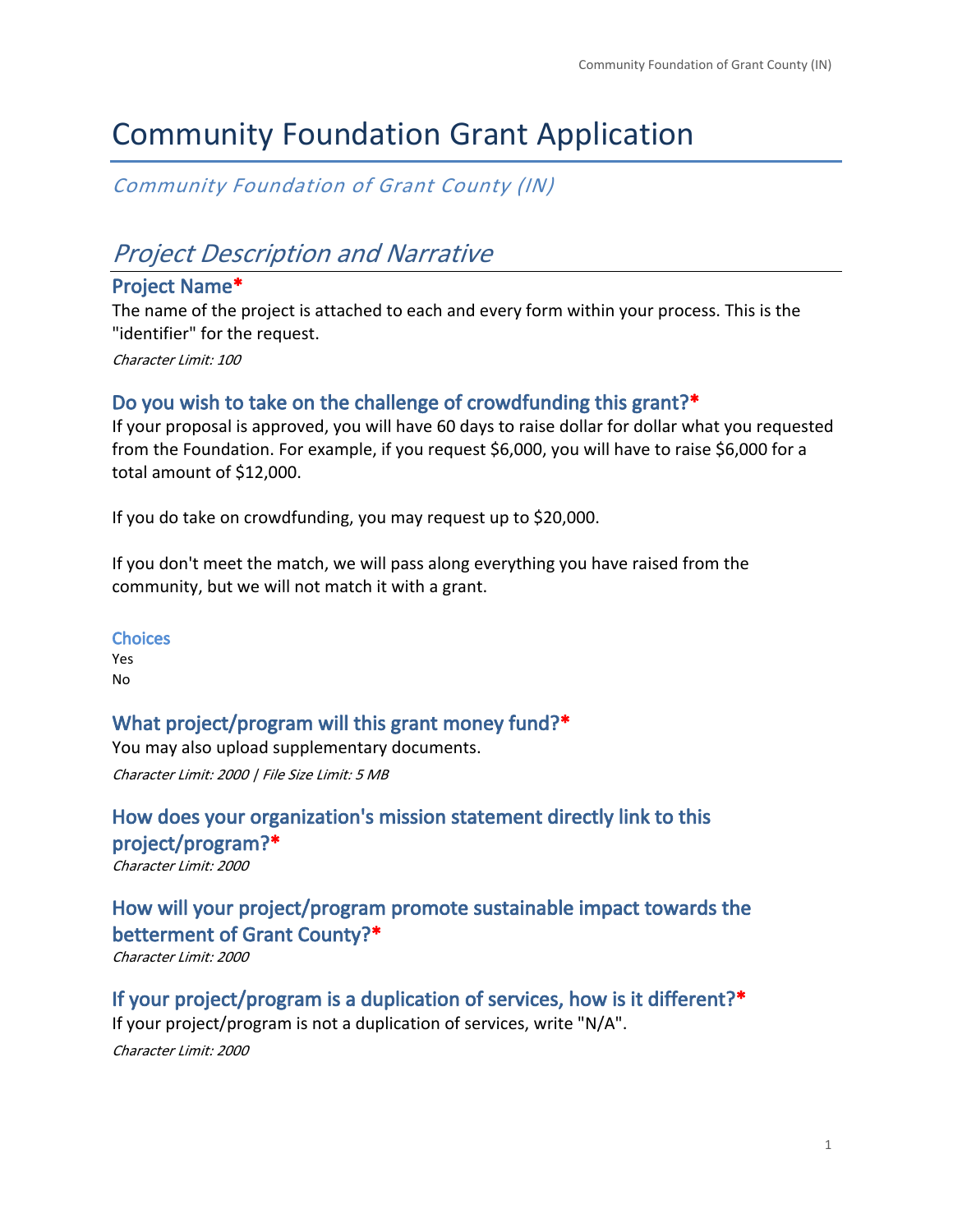## **Will your project/program directly provide services for another organization in Grant County?\***

If your project will *directly* provide services to another organization, select "yes." You'll be required to submit a partnership agreement between your organization, and the organization you're benefitting.

If your project will benefit other organizations *indirectly*, select "no."

**Choices** Yes

No

#### **CEO and Board President Approval Letter\***

Please upload a letter signed by your organization's Board President and your CEO indicating their understanding of your proposal and approval of application submission.

*File Size Limit: 2 MB*

#### **Board and Key Staff Members List\***

Please submit a list of Board of Directors and key staff/board members that will be responsible for implementing this grant

*File Size Limit: 2 MB*

#### **Sharing your Proposal\***

We have partnerships with other funders and would like to connect your proposal with potential funding sources. By indicating "yes" you allow us to share your application with other potential donors and/or funders in Grant County.

Select "no" if you do not want us to share your application with other funding sources.

**Choices**

Yes No

#### **Communicating Impact\***

Our donors trust us with seeing that their hard-earned dollars are making an impact in our community. We'd like to share about your organization and this project as soon as grants are awarded. By indicating "yes", you understand that when a grant is offered, the Community Foundation will gladly share your story, and it is your responsibility to inform the Community Foundation if any aspect of your proposal is sensitive or confidential.

#### **Choices**

Yes No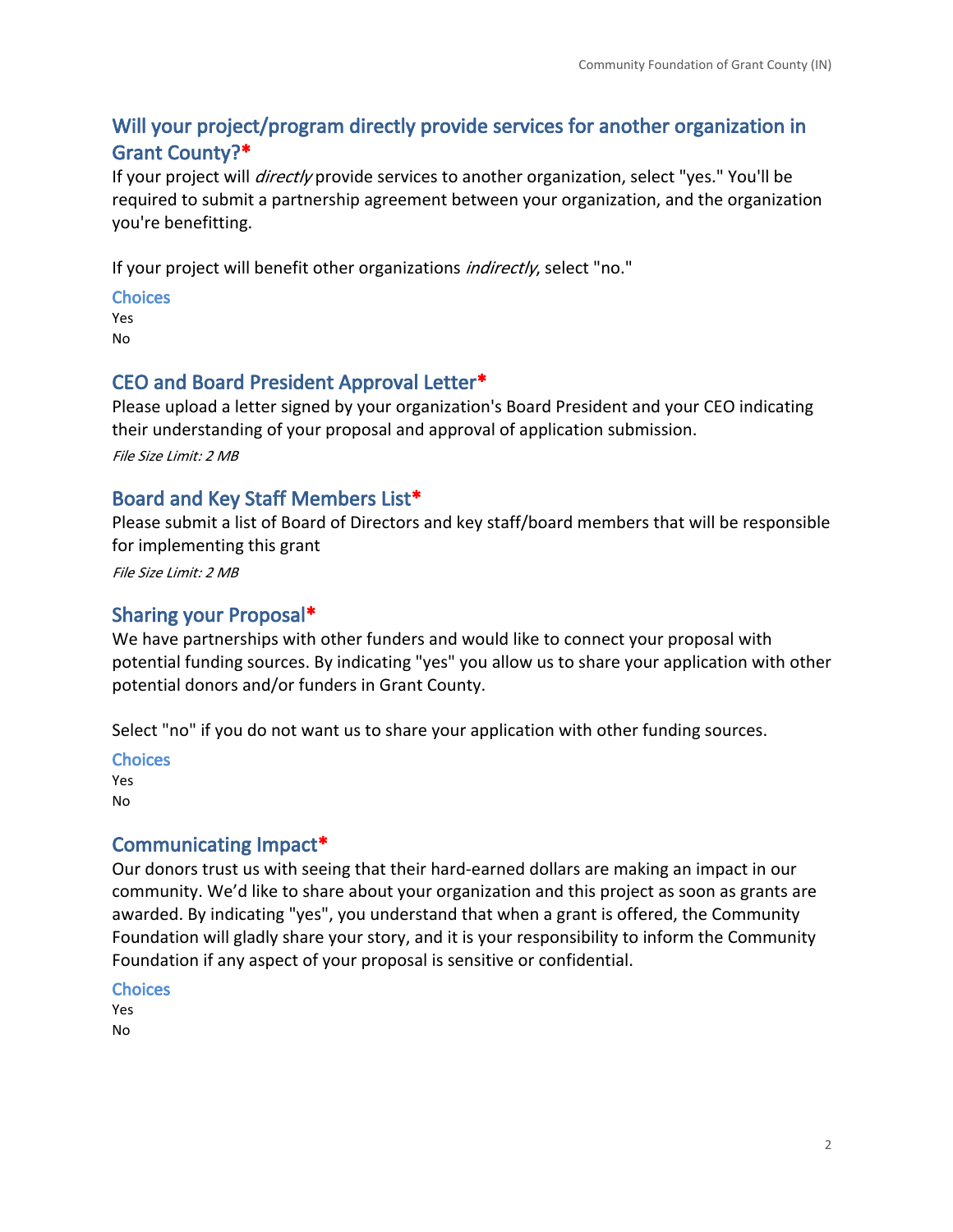## *Partnership Agreement*

**Upload a partnership agreement between your organization, and the organization you will benefit.\***

If your proposal includes providing services to another organization, you are required to upload a signed partnership agreement. If you do not provide this agreement, your proposal will be declined.

An example partnership agreement can be found [here.](https://givetogrant.org/wp-content/uploads/2021/09/Sample-Partnership-Agreement.pdf)

*File Size Limit: 4 MB*

## *Implementation, Timeline, and Metrics*

## **What is the implementation plan for your project/program? Please include a timeline.\***

You may also upload a supplementary timeline document such as a simple Gantt Chart, Kanban or Scrum Board, or project planning timeline.

*Character Limit: 1500 | File Size Limit: 2 MB*

### **What metrics will define success of this program?\***

You may also upload a supplementary metrics document. *Character Limit: 1500 | File Size Limit: 2 MB*

## *Financial Information*

#### **How much are you requesting?\***

You can request between \$2,500 and \$10,000. If you'll be pursuing a Crowdfunding grant, you may request up to \$20,000. *Character Limit: 10*

### **Please submit a copy of your organization's annual budget.\***

All Financial documents submitted should be from the same time period. *File Size Limit: 2 MB*

**Please submit a copy of your organization's Financial Statements.\***

All Financial documents submitted should be from the same time period. *File Size Limit: 2 MB*

**Please submit a copy of your project budget.\***

Click [here](https://givetogrant.org/wp-content/uploads/2021/08/1.-Project-Budget-Template.xlsx) for a project budget template.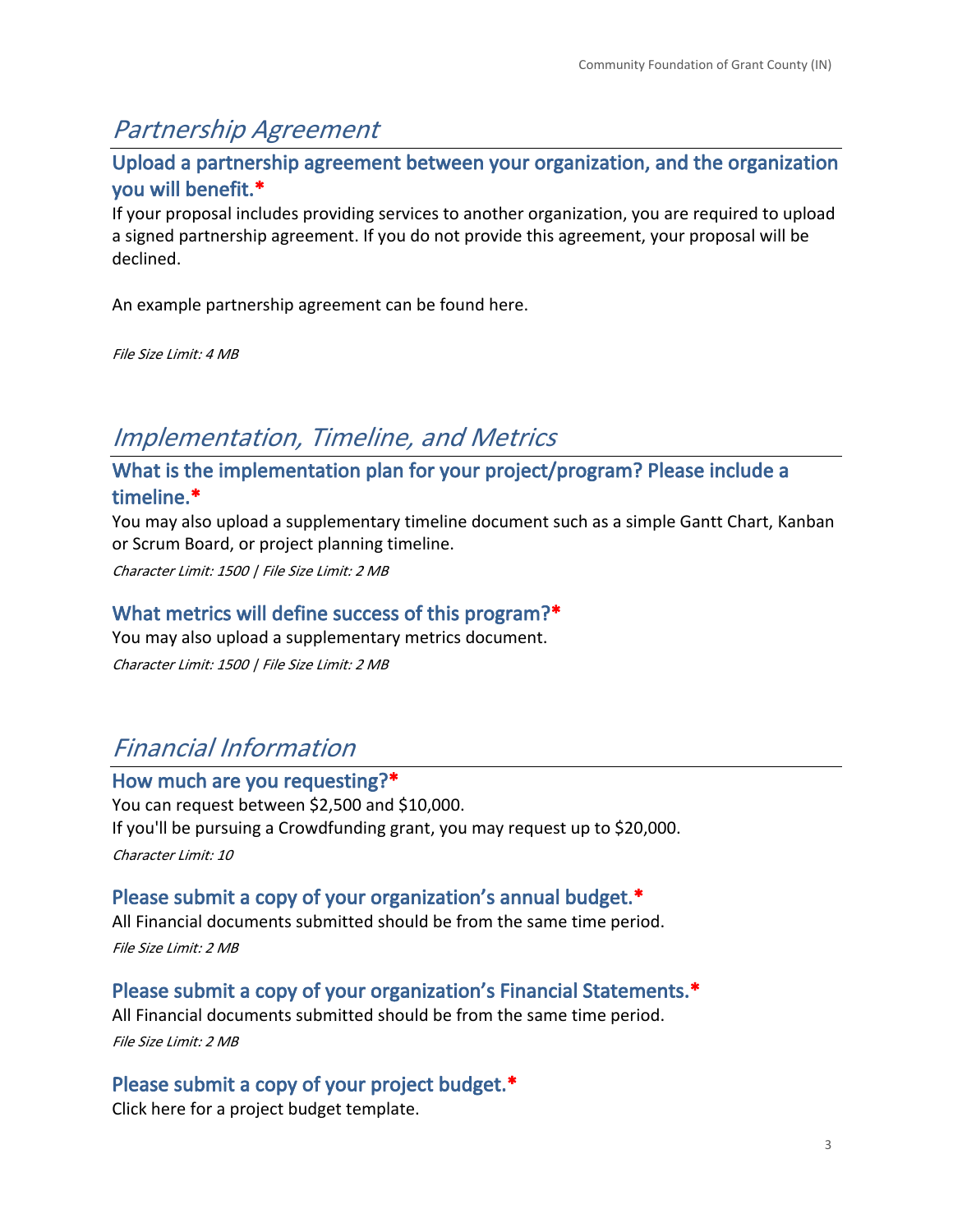*File Size Limit: 2 MB*

### **If you are requesting goods or services, please upload a copy of quotes from three companies.\***

If your request will not include goods or services, please write "N/A."

If you are requesting goods or services and are unable to obtain three quotes, please write why you are unable to obtain them (specialized services, company did not submit quotes to you in time, etc).

*Character Limit: 100 | File Size Limit: 5 MB*

### **Will funding the proposed project/program likely draw additional funds for a key community issue?\***

**Choices** Yes No

### **Is there an opportunity for matching money for your project/program?\***

| <b>Choices</b> |
|----------------|
| Yes            |
| No             |

## **Will funding this project/program make your proposal more competitive in another funding process?\***

**Choices** Yes No

## *Additional Funding*

## **Please upload proof of the additional funding opportunity that you are pursuing.\*** Because you selected **Yes** to

- "Will funding the proposed project/program likely draw additional funds for a key community issue?",
- "Is there an opportunity for matching money for your project/program?" or
- "Will funding this project/program make your proposal more competitive in another funding process?"

Please upload confirmation of alternative funding opportunities.

*File Size Limit: 2 MB*

Printed On: 15 March 2022 Give to Grant Cycle 4